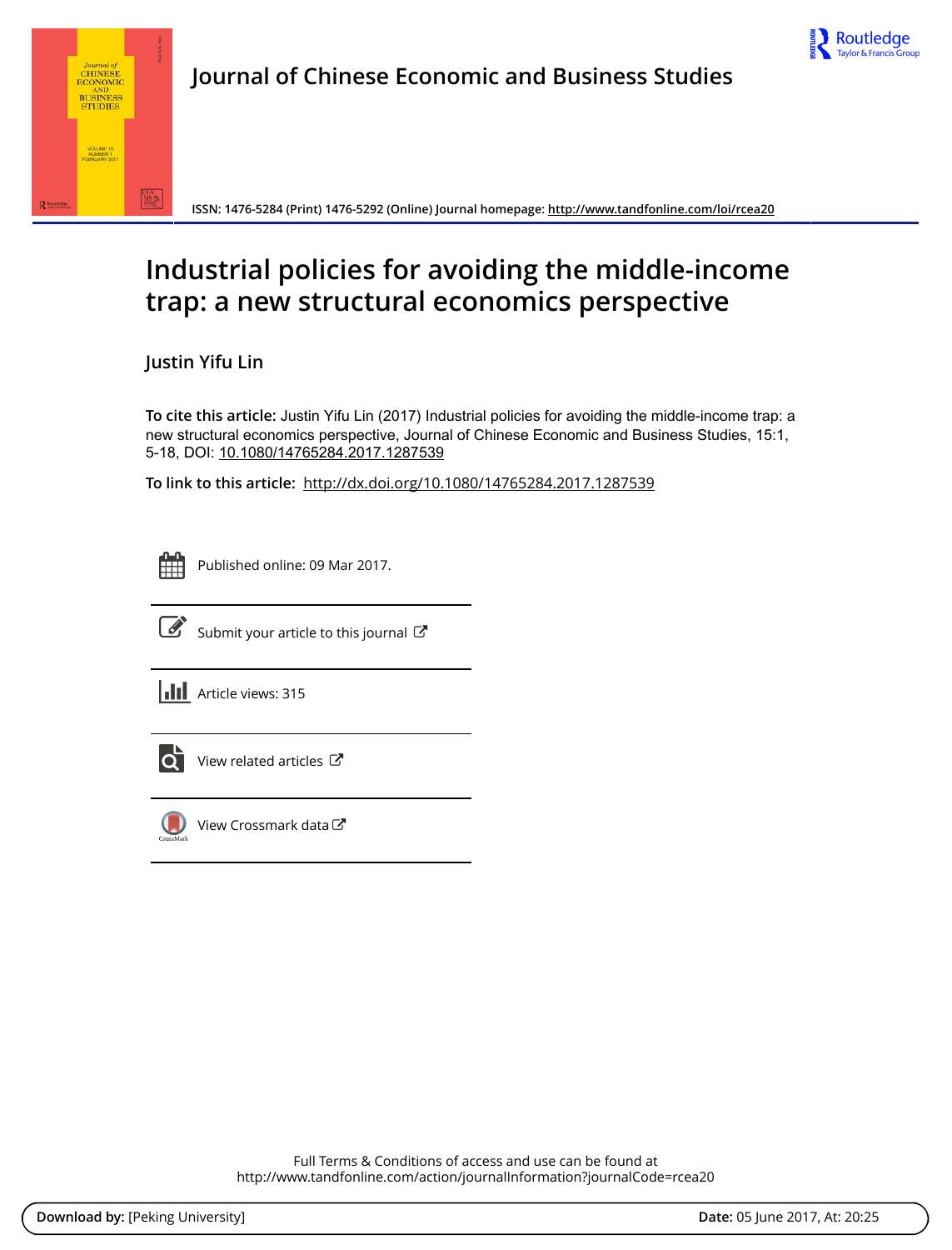

# **Industrial policies for avoiding the middle-income trap: a new structural economics perspectiv[e\\*](#page-1-0)**

#### Justin Yifu Lin

Center for New Structural Economics, Peking University, Beijing, China

#### **ABSTRACT**

Economic development is a process of structural transformation with continuous technological innovation and industrial upgrading, which increases labor productivity, and accompanied improvements in infrastructure and institution, which reduces transaction costs. The middle-income trap is a result of a middle-income country's failure to have a faster labor productivity growth through technological innovation and industrial upgrading than high-income countries. Industrial policy is essential for the government of a middleincome country to prioritize the use of its limited resources to facilitate technological innovation and industrial upgrading by overcoming inherent externality and coordination issues in structural transformation. The industries in a middle-income country may be classified into five different types, depending on their distance to the global technology frontier: catching-up industries, leading-edge industries, comparative advantage-losing industries, short innovation cycle industries, and comparative advantage-defying strategic industries. Industrial policy should be designed accordingly.

#### ARTICLE HISTORY

Received 14 November 2016 Accepted 4 January 2017

#### **KEYWORDS**

<span id="page-1-2"></span>New structural economics; economic development; middle-income trap; industrial policy

To become a modern, high-income country is a dream shared by all developing countries. According to the World Bank, of 101 middle-income economies in 1960, only 13 of such economies moved up from middle to high income by 2012 (Agenor, Canuto, and Jelenic [2012\)](#page-13-0). This means that most middle-income economies have not been able to escape the middle-income trap in spite of a half century's efforts.

<span id="page-1-1"></span>Modern economic growth is a process of continuous technological innovation, which raises labor productivity in the existing industries, and industrial upgrading, which moves an economy from low value-added industries to higher value-added ones and thus raises labor productivity as well (Kuznets [1966\)](#page-14-0). Taking advantage of the potential of technologies and new industries requires well-functioning hard infrastructure to get products into large domestic and foreign markets. As the scale of trade increases, market exchanges are at arm's length, thus requiring contracts and contract-enforcing legal systems. Moreover, as the scale and risk of investment increase with the upgrading of technology and industries, the financial

**CONTACT** Justin Yifu Lin **■** [justinlin@nsd.pku.edu.cn](mailto: justinlin@nsd.pku.edu.cn)

<span id="page-1-0"></span>\*The paper drew on 'New Structural Economics and Industrial Policy for Catching Up countries,' included as a chapter in Advances in the Theory and Practice of Smart Specialization published by Elsevier.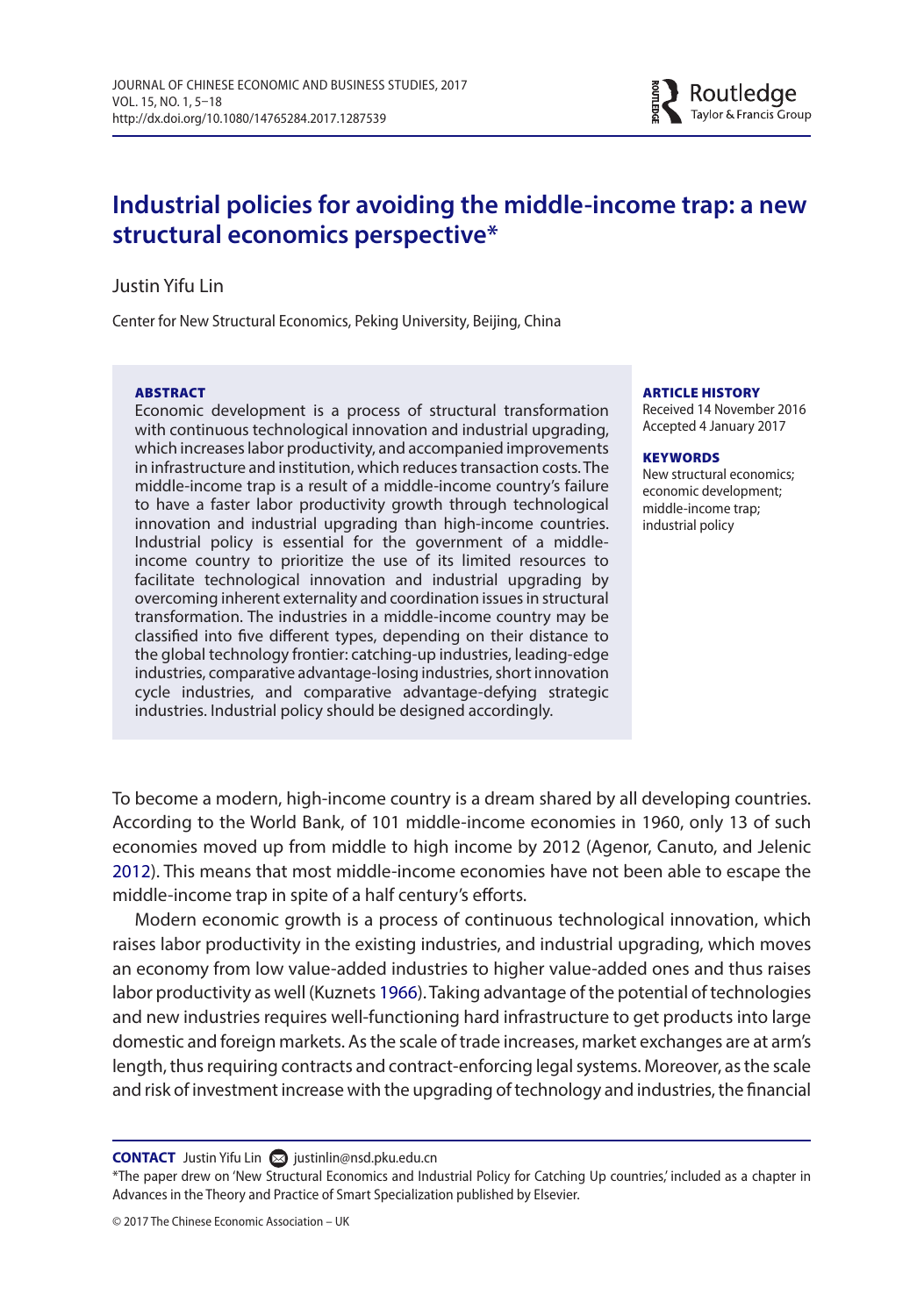<span id="page-2-2"></span><span id="page-2-1"></span>structure has to adapt too. Improvements in hard and soft infrastructure reduce transaction costs for investment and trade (Kuznets [1966;](#page-14-0) Lin and Nugent [1995](#page-14-1); Harrison and Rodríguez-Clare [2010](#page-13-1)). While modern economic growth appears to be a process of rising labor productivity, it is actually a process of continuous structural changes in technologies, industries, and hard and soft infrastructure.

A developed country's high income and labor productivity indicate that its technology and industry are on the global frontier. As such, it requires the indigenous invention of new technology and industry to achieve technological innovation and industrial upgrading. Inventions of new technology and industry are costly and risky. Like most developing countries, a middle-income country's technological innovation and industrial upgrading occur mostly behind the global technological and industrial frontier. Most of its innovation and upgrading can rely on the adoption of technology and industry new to the country but mature elsewhere in the world, and thus have a lower cost and risk compared with an advanced country. In other words, a middle-income country enjoys the latecomer advantage in technological innovation and industrial upgrading in most of its industries. Potentially, a middle-income country can grow faster than an advanced country and catch up with it. The middle-income trap is a result of a middle-income country's failure to have a faster labor productivity growth through technological innovation and industrial upgrading than high-income countries.

As Keynes said, 'It is ideas, not vested interests, which are dangerous for good or evil.' Most developing countries' inability to escape the middle-income trap reflected the failures of development ideas. In this paper, I review the ideas embodied in two previous waves of development thinking, introduce new structural economics as the third wave, and propose a practical guide for formatting industrial policies in a middle-income country to accelerate technological innovation and industrial upgrading so as to escape the middle-income trap.

# **1. Why we need to rethink development economics**

Economic theories help us understand the underlying causalities of observed economic phenomena. More than logic exercises, theories have practical relevance: economic agents – governments, firms, households, and individuals – use them to guide their actions so as to achieve the desired results. If existing theories fail to help us understand the underlying causalities of the observed phenomena or if decisions based on these theories fail to achieve their intended goals, we have to rethink them. Development economics is in need of rethinking.

Development economics is a young field in modern economics. It emerged after the WWII to guide the reconstruction of war-ravaged countries and the nation building of newly independent former colonies.

<span id="page-2-4"></span><span id="page-2-3"></span><span id="page-2-0"></span>The first wave of development thinking was structuralism. It posited that, if a developing country wants to catch up with developed countries in income, it needs to have the same labor productivity as developed countries. In turn, this requires developing countries to build up modern capital- and technology-intensive industries similar to those in developed countries. Yet those industries never emerged in developing countries. Why not? Economists blamed market failures arising from structural rigidities for the failure of such industries to develop spontaneously (Arndt [1985\)](#page-13-2). Structuralism recommended that governments adopt import substitution strategies to overcome market failures through mobilizing and allocating resources to directly build those industries (Rosenstein-Rodan [1943](#page-14-2); Prebisch [1950](#page-14-3)).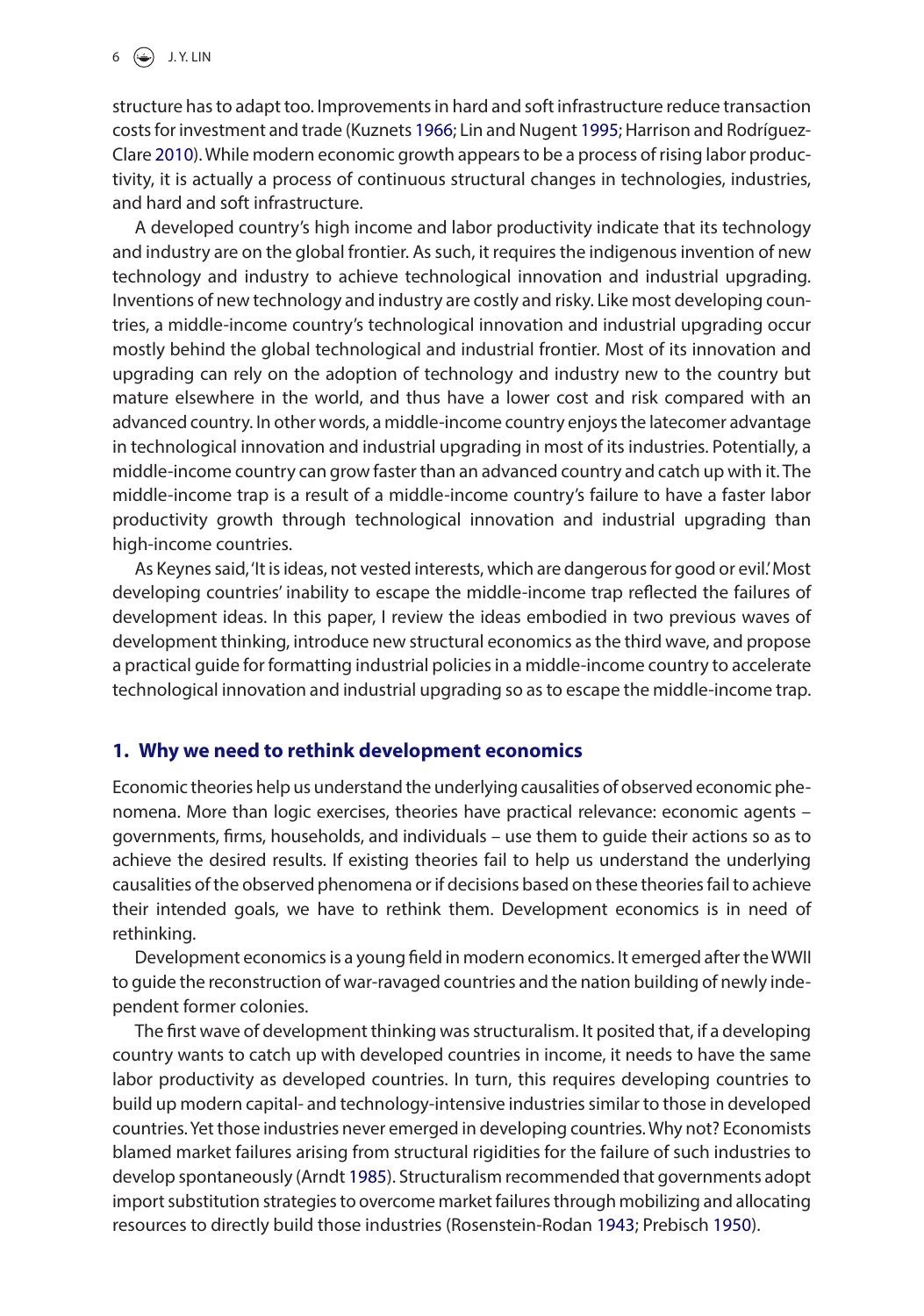<span id="page-3-3"></span>Capitalist as well as socialist countries pursued, after WWII, the strategies advocated by structuralism (Chenery [1961\)](#page-13-3). However, countries that adopted import substitution strategies typically experienced a pattern of rapid growth driven by large-scale investments, followed by economic crises and long periods of stagnation (Krueger and Tuncer [1982;](#page-14-4) Lal [1994](#page-14-5); Pack and Saggi [2006](#page-14-6)).

<span id="page-3-9"></span><span id="page-3-7"></span><span id="page-3-6"></span>The failure of structuralism as a catching-up guide for developing countries led to the emergence of the second wave of thinking, neoliberalism, in the 1980s. At that time, government intervention was pervasive in developing countries, leading to rent-seeking, bribery, and embezzlement, as well as to multiple economic distortions and inefficient resource allocation. To improve economic performance and close the gap with developed countries, developing countries were advised to build a well-functioning market economy by implementing the measures referred to collectively as the 'Washington Consensus': privatization, marketization, and liberalization (Williamson [1990](#page-14-7)). Governments were advised not to pick winners to support technological innovations and industrial upgrading.

<span id="page-3-11"></span><span id="page-3-1"></span>Again, the logic seemed sound. Yet countries that applied this shock therapy often experienced economic collapse, stagnation, and frequent crises, and the gap between developing and developed countries widened further (Cardoso and Helwege [1995\)](#page-13-4). Growth rates were lower and economic crises became more frequent under Washington Consensus policies in the 1980s and 1990s than under the structuralist policies of the 1960s and 1970s. Some economists referred to this period as the 'lost decades' for developing countries (Easterly, Loayza, and Montiel [1997;](#page-13-5) Easterly [2001\)](#page-13-6).

<span id="page-3-5"></span><span id="page-3-4"></span>During this time, some economies in Asia were pursuing an entirely different development approach. From the 1950s to 1970s, Japan and the four Asian tigers – Korea, Taiwan, Singapore, and Hong Kong – grew rapidly by adopting an export-oriented development strategy, by developing initially labor-intensive, small-scale industries, and by gradually climbing the industrial ladder to larger, more capital-intensive industries with proactive government support (Amsden [1989](#page-13-7); Wade [1990](#page-14-8); Chang [2003](#page-13-8)).

<span id="page-3-10"></span><span id="page-3-2"></span><span id="page-3-0"></span>In the 1980s and 1990s, under the sway of the Washington Consensus, economists branded planned economies as less efficient than market economies and called for transforming them into market economies through shock therapy: removing all economic distortions by ending government interventions and by leaping in a single bound from a planned to a market economy. However, China adopted a dual-track transition, continuing to protect and subsidize nonviable state-owned firms in the old prioritized capital-intensive industries, while liberalizing the market entry for the previously repressed labor-intensive industries. Many economists predicted such an approach would lead to rampant rent-seeking and to deteriorating resource allocation. In reality, however, economies that experienced stability and rapid growth, like Cambodia, China, and Vietnam, all followed the dual-track transition approach.

Policies based on structuralism and neoliberalism not only fail to achieve their goals, but also failed to explain the rare economic development and transition successes that did occur. A third wave of development thinking is in order.

#### **2. What is new structural economics?**

<span id="page-3-8"></span>New structural economics as a third wave of development thinking uses a neoclassical approach to study the determinants of economic structure and its evolution in a country's economic development, which is the nature of modern economic growth (Lin [2011\)](#page-14-9).<sup>1</sup>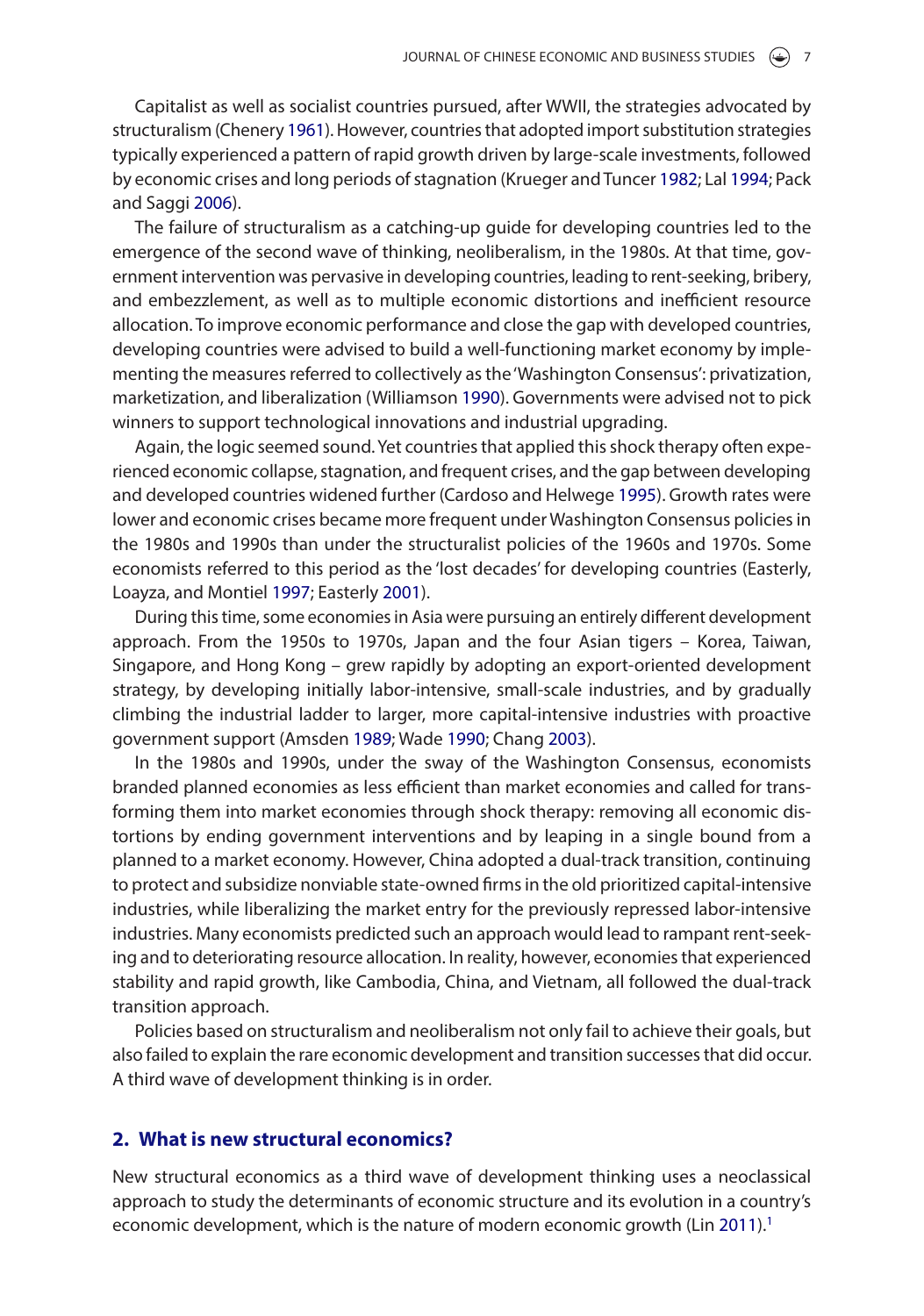# *2.1. What is the core hypothesis of new structural economics?*

In brief, a country's economic structure at any given time is endogenous to its factor endowments – the amounts of capital, labor, and natural resources at that time. Countries at different development stages vary in their relative abundance of factor endowments. In developing countries, capital is generally relatively scarce, while labor and often natural resources are comparatively abundant. In developed countries, capital is relatively abundant, while labor is comparatively scarce. Although an economy's factor endowments are given at any particular period, they can change over time. New structural economics posits an economy's factor endowments as the starting point for development analysis because they determine an economy's total budget and relative factor prices at that time, which are two of the most important parameters in economic analysis.

Relative factor prices determine a country's comparative advantage. For example, countries with both relatively abundant labor and scarce capital would have a comparative advantage in labor-intensive industries because production costs will be lower than in countries with relatively scarce and more expensive labor. A prerequisite to achieving competitive advantage is for a country to develop its industries according to its comparative advantages determined by factor endowments (Porter [1990](#page-14-10)).

<span id="page-4-3"></span>In developed countries, income and labor productivity are high because the countries' relative capital abundance means that their industries and technologies are capital intensive. If a developing country wants to catch up to the income and industrial structure of developed countries, it first needs to increase the relative abundance of capital in its factor endowment structure to the level in advanced countries. The ultimate goal of economic development is to raise a country's income, the intermediate goal is to develop capital-intensive industries, and the immediate goal should be to accumulate capital quickly, so that the country's comparative advantages change to more capital-intensive industries. In other words, boosting a country's income requires industrial upgrading, which in turn requires changing a country's endowment structure (Ju, Lin, and Wang [2015\)](#page-13-10).

<span id="page-4-0"></span>How can a country accumulate capital quickly? Capital comes from saving economic surpluses. If a country's industries are all consistent with its comparative advantages, as determined by its endowment structure, the country will be competitive in both domestic and international markets and generate the largest possible surplus. If all investments are made in industries that are consistent with the comparative advantages determined by a country's endowment structure, the returns to investment will be maximized and the propensity to save will be at its highest. With the largest possible surplus and the highest incentives to save, capital will be accumulated in the fastest way possible. The changes in endowment structure and comparative advantages pave the way for changes in industrial structure and the accompanying hard and soft industrial infrastructure.

<span id="page-4-2"></span><span id="page-4-1"></span>Yet comparative advantage is an economic concept. How is it translated into the choices of technologies and industries made by entrepreneurs? Entrepreneurs care about profits. They will invest in industries in which a country has a comparative advantage if relative factor prices reflect the relative scarcities of factors in the country's endowments (Lin [2009](#page-14-11); Lin and Chang [2009\)](#page-14-12). If capital is relatively scarce, the price of capital will be relatively high; if labor is relatively scarce, the price of labor (wages) will be relatively high. If the price system reflects the relative factor scarcity, profit-maximizing entrepreneurs will use a relatively inexpensive factor to replace a relatively expensive factor in their choice of production technologies, investing in industries that require more of a relatively inexpensive factor and less of a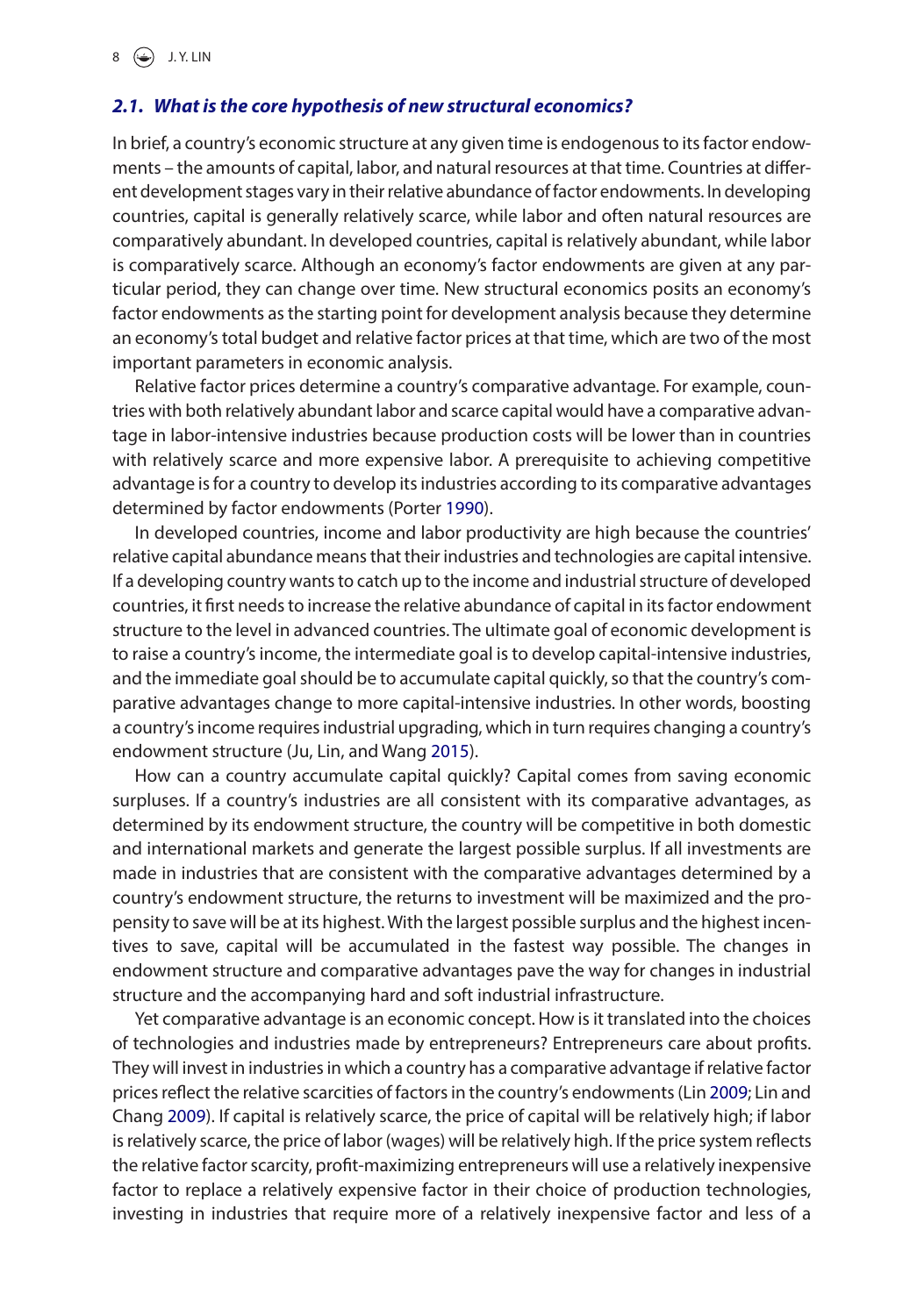relatively expensive factor. A price system with these characteristics can arise only in a competitive market. Therefore, a well-functioning market is essential for the success of economic development.

Economic development is a process of structural change with continuous technological innovations, industrial upgrading, and improvement in infrastructure and institutions. When the factor endowment structure changes, it requires first movers to enter new industries that are consistent with changing comparative advantages. The risks for first movers are high. If they fail, they bear all the losses, and if they succeed, other firms will follow them into the industry. The resulting competition will eliminate any monopoly profit (Romer [1990](#page-14-13); Aghion [2009](#page-13-11)). There is an asymmetry between the losses of failures and the gains of successes for the first movers (Hausmann and Rodrik [2003](#page-13-12)).

<span id="page-5-5"></span><span id="page-5-4"></span><span id="page-5-3"></span><span id="page-5-1"></span><span id="page-5-0"></span>No matter whether the first movers succeed or fail, they provide society with useful information. The government should encourage first movers and compensate them for the information externality they generate. Otherwise, there will be little incentive for firms to be first movers in technological innovation and industrial upgrading (Rodrik [2004;](#page-14-14) Lin [2009;](#page-14-11) Harrison and Rodríguez-Clare [2010](#page-13-1); Lin and Monga [2011](#page-14-15)). In addition, the success or failure of first movers also depends on whether improved hard and soft infrastructure match the needs of the new industries. Improving infrastructure and institutions is beyond the capacities of individual firms. The government needs to either coordinate firms' efforts to improve infrastructure and institutions or to provide those improvements itself. Therefore, a facilitating state is also essential for economic development to happen dynamically.

New structural economics helps to understand why structuralism failed. The import substitution strategy advocated by structuralism advised governments to give priority to capital- and technology-intensive industries in capital-scarce developing countries, thus defying developing countries' comparative advantages. Firms in those industries were not viable in open and competitive markets. Without government protection and subsidies, entrepreneurs would not voluntarily invest in those industries. After their establishment, the nonviable firms had to rely on the government's subsidies and protection to survive as well.

<span id="page-5-6"></span><span id="page-5-2"></span>New structural economics also helps to understand why neoliberalism failed. In developing countries, market distortions were endogenous to the government's need to protect and subsidize nonviable firms that had been promoted by the government's previous import substitution strategies. Eliminating protections and subsidies would doom nonviable firms, resulting in large-scale unemployment, and social and political unrest. To avoid those consequences and to continue to prop up nonviable capital-intensive industries that were still considered the cornerstone of modernization, governments had no choice but to continue its protection and subsidies. Even if the firms were privatized, soft budget constraint problems would continue. The subsidies to the nonviable firms could even increase due to the private owners having greater incentives to lobby for subsidies and protection (Lin and Li [2008\)](#page-14-16). The new protections and subsidies were usually less efficient than the old ones, especially in the transition economies of the former Soviet Union and Eastern Europe (World Bank [2002](#page-14-17)). In addition, neoliberalism threw the baby out with the bathwater, vehemently opposing any role for governments in facilitating structural change. Chile was a typical example. A model student of Washington Consensus reform, Chile diligently implemented the Washington Consensus reforms in the 1980s and then removed all government protections and subsidies. Chile ranks high among developing countries on the World Bank's Doing Business Index, based on indicators of the ease of doing business and investing. However, Chile has not seen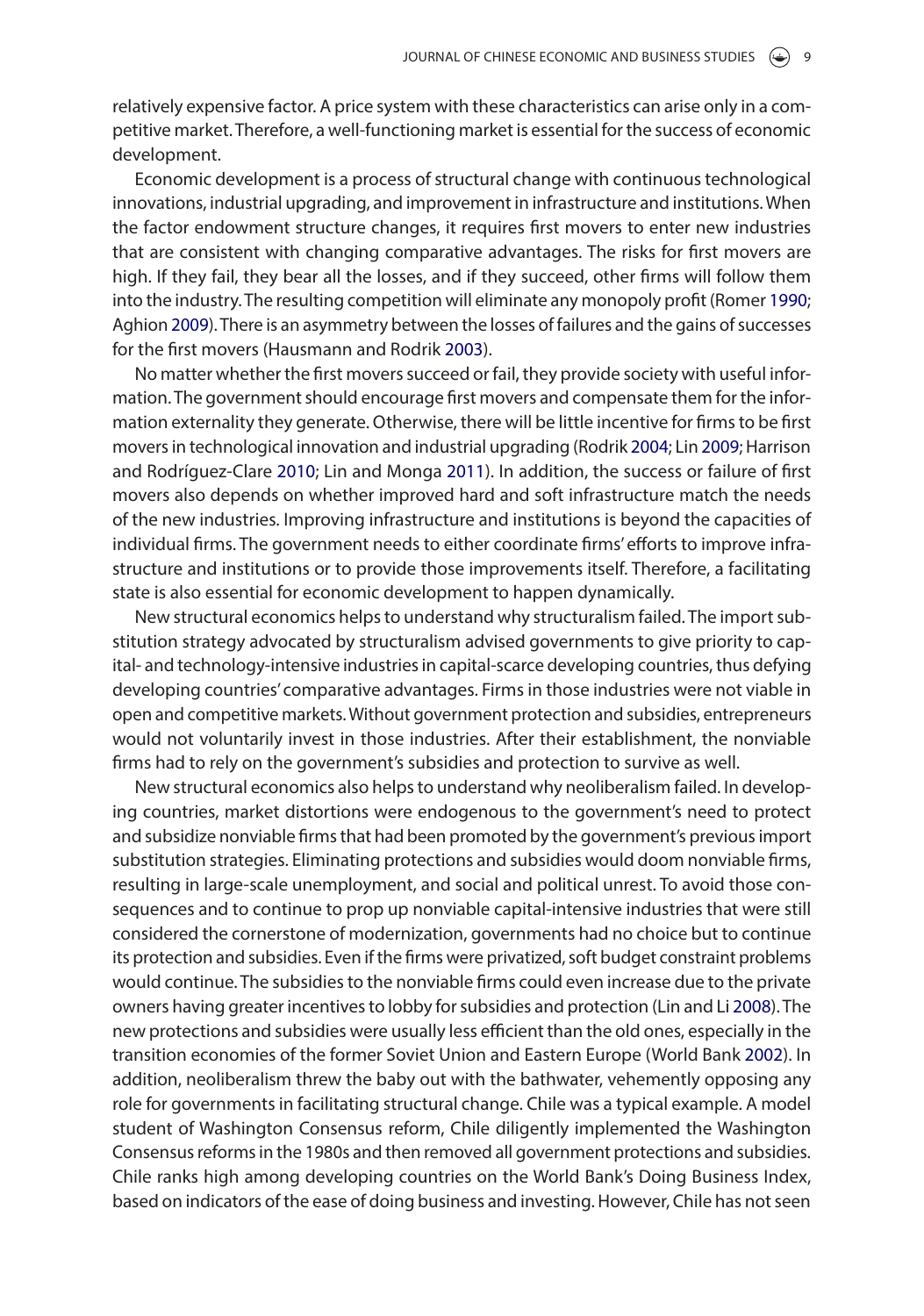dynamic structural change for more than 30 years, and as a result unemployment is high, income gaps have widened, and Chile remains mired in 'the middle-income trap.'

New structural economics also justifies the gradual, dual-track approach to reform that conventional economic thought labeled the wrong approach to transition. Dual-track reform maintains stability by providing transitory protections to nonviable firms in the old priority sectors and achieves dynamic growth by removing restrictions to entry and facilitating the development of previously repressed industries that are consistent with the country's comparative advantages. The dynamic growth of sectors consistent with comparative advantages helps the economy rapidly accumulate capital and changes the factor endowment structure. That makes some formerly nonviable firms in capital-intensive industries viable. Once firms in the new sectors are viable, the transitory protection and subsidies can be eliminated, bringing the transition to a market economy to a smooth end (Naughton [1995;](#page-14-18) Lau, Qian, and Roland [2000](#page-14-19); Subramanian and Roy [2003](#page-14-20); Lin [2009, 2012, 2013](#page-14-11)).

# <span id="page-6-2"></span><span id="page-6-1"></span><span id="page-6-0"></span>**3. New structural economics and smart industrial policies for a middle-income country**

Economic theories are intended not only to help people understand but also to change the world. How can the government in a developing country apply new structural economics to achieve dynamic structural change and catch up with high-income countries? To leverage the government's limited resources for the largest possible impact on structural change and economic growth, the government needs to know which new industries are consistent with the country's latent comparative advantages. In other words, the government should know in which industries it has low factor costs of production based on the country's endowment structure but lacks global competitiveness due to high transaction costs. Moreover, the government should know which infrastructures and institutions require improvements to reduce transaction costs so as to enable those new industries to thrive.

In other words, new structural economics suggests that government should identify industries of latent comparative advantages and then provide incentives for the first movers to overcome coordinating failures in improving infrastructure and institutions to turn them into the nation's competitive advantages. Theoretically, industrial policy should be a useful instrument for the government to achieve its facilitating role. In practice, industrial policies have largely failed in developing countries, tainting their reputation in mainstream economics. But if the government does not facilitate the development of industries in line with the country's comparative advantage, old industries may die due to loss of comparative advantages, while new industries are unlikely to emerge spontaneously due to the lack of first movers and appropriate hard and soft infrastructure. One result would be deindustrialization. Without new industries, countries cannot achieve robust economic growth, solve the job-generation challenge, and escape the low-income or middle-income trap.

To reject all industrial policy because of past failures is to miss the opportunity to understand why most industrial policies failed and to improve them in the future. They failed because in many cases the government in a developing country, with the best intentions and unaware of the endogeneity of industrial structure, tried too ambitiously to support advanced industries before the economy had the right endowment structure to make these industries into the country's comparative advantages. The firms in targeted industries were not viable in open and competitive markets, so governments had to protect and subsidize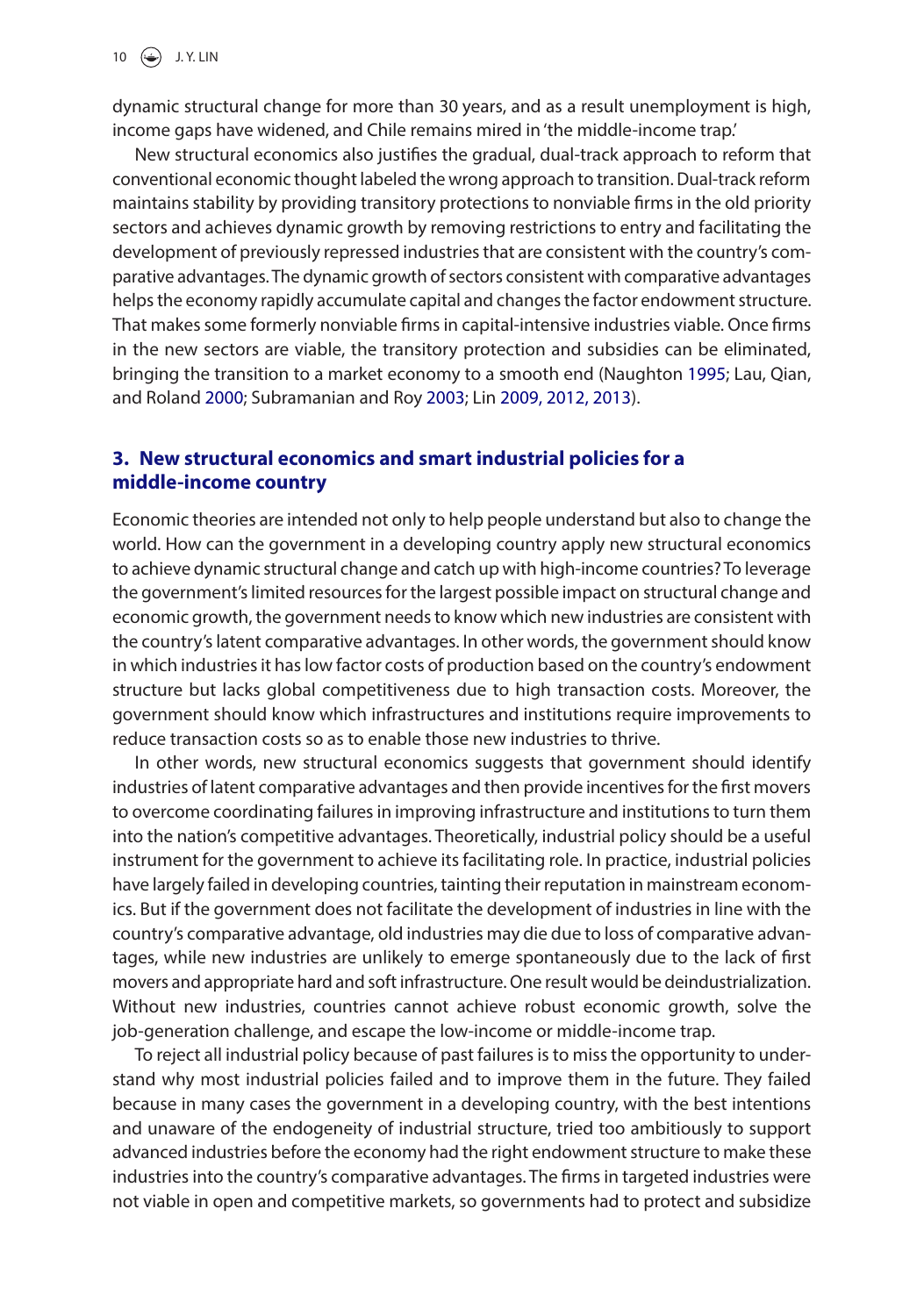them, granting them monopoly rights, providing low-price capital, raw material, and land, or giving preferential taxes. Such distortive interventions created economic rents that stimulated rent-seeking, embezzlement, and corruption (Krueger [1974;](#page-14-21) Krugman [1993](#page-14-22)).

<span id="page-7-2"></span><span id="page-7-1"></span>A desirable industrial policy should aim instead to facilitate the growth of industries with a latent comparative advantage, enabling them to become the country's competitive advantage in the market quickly. The latent comparative advantage refers to an industry with low factor costs of production relative to the rest of the world, which is determined by the economy's endowment structure, and transaction costs too high (due to poor hard and soft infrastructure) to be competitive in domestic and international markets. Firms will be viable and the sectors competitive once the government helps the firms reduce transaction costs by overcoming coordination and externality issues to improve hard and soft infrastructure.

In addition to facilitating the growth of industries with latent comparative advantage, an industrial policy may also help firms exit from industries in which the country loses comparative advantages, or relocate to other countries with lower income and wages.

The industries in a middle-income country may be classified into five different types, depending on their distance to the global technology frontier: (1) catching-up industries, which have lower technology and value-added than similar industries in higher income countries; (2) leading-edge industries, which are global technology frontier industries; (3) comparative advantage losing industries, which the country is about to exit due to changes in endowment structure and comparative advantages; (4) 'corner-overtaking' industries, which have short innovation cycles, allowing a middle-income country to compete directly with high-income countries; and (5) strategic industries, which go against the country's comparative advantages but are developed due to the need for national security. I will discuss how the government may play a facilitating role in each of the above five types of industrial policy.

# *3.1. Type I: catching up industries*

How can governments identify industries with latent comparative advantages in the process of catching up with industries in higher income countries? History offers many lessons of what to do and what to avoid.

Since the sixteenth and seventeenth centuries, successful economies have shared a common feature: industrial policies in these countries aimed to help firms enter industries that had flourished in dynamically growing and slightly more developed countries. They were able to exploit the latecomer's advantage. For example, the Netherlands was the most developed country in the world in the sixteenth and seventeenth centuries, with a highly developed wool textile industry. Britain's wool textile industry was immature by comparison. The British Government implemented policies to encourage the imports of machinery and skilled workers from the Netherlands. Those policies worked. At the time, per capita income in Great Britain was 70% of the Dutch level. Data for per capita income in Great Britain, Netherlands and other countries in this section are from Maddison ([2006](#page-14-23)). That meant that their endowments and comparative advantages were quite similar.

<span id="page-7-3"></span><span id="page-7-0"></span>Following the Industrial Revolution, Great Britain became the most advanced economy in the world. In the late nineteenth century, France, Germany, and the United States used similar policies to catch up with Great Britain. Their per capita incomes at that time were already about 60–75% of Britain's (Gerschenkron [1962\)](#page-13-13). In the 1950s and 1960s, Japan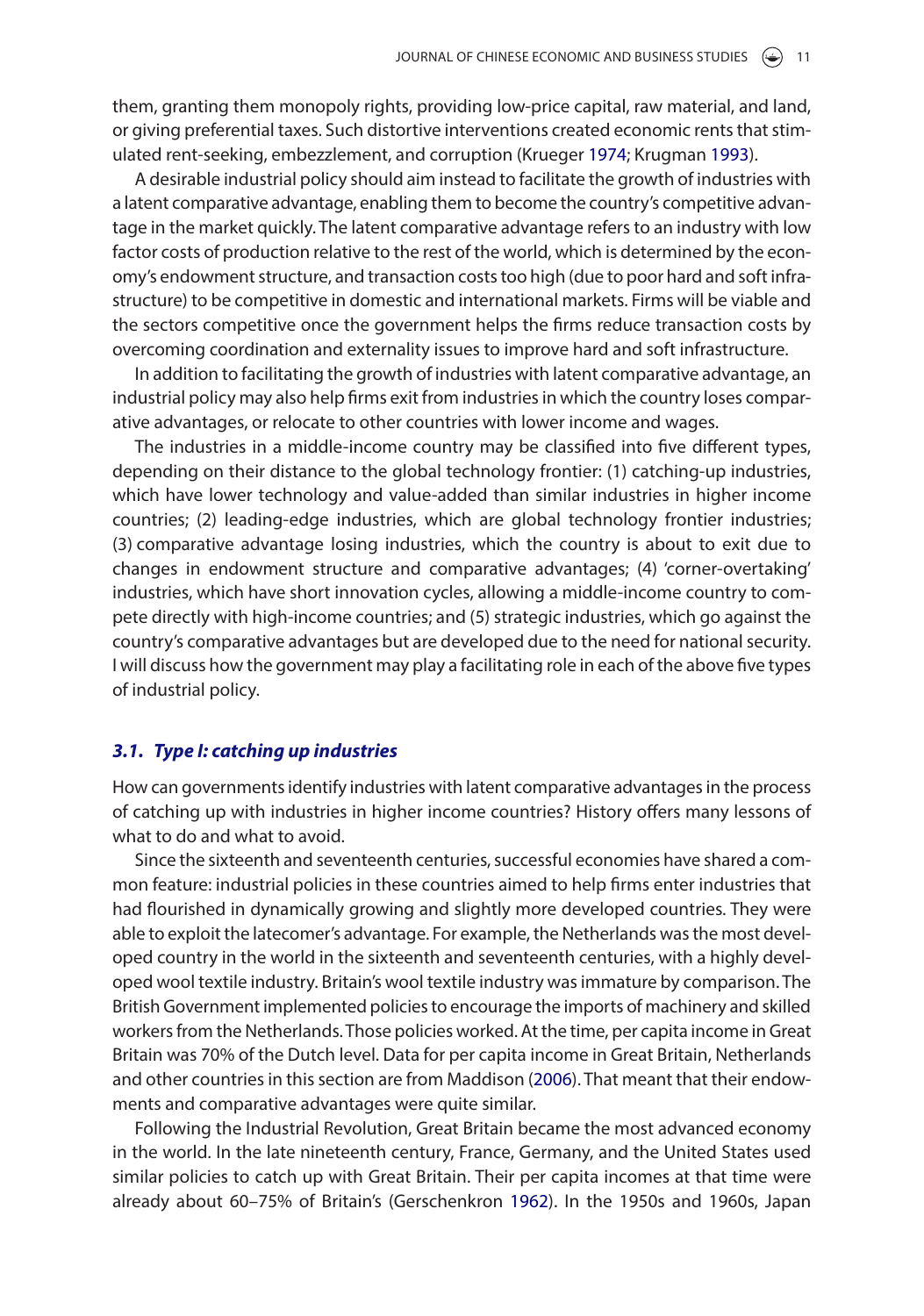imitated industries in the United States at a time when its per capita income exceeded 40% of that of the U.S. Later, the four Asian tigers (Korea, Taiwan, Singapore, and Hong Kong) succeeded by imitating Japan's industries. Their per capita incomes were about 30–40% of Japan's at the time (Akamatsu [1962](#page-13-14); Ito [1980](#page-13-15); Kim [1988](#page-13-16); Chang [2003](#page-13-8)).

<span id="page-8-4"></span><span id="page-8-3"></span><span id="page-8-0"></span>Other countries also targeted and tried to imitate industries in the United States after the WWII but failed. One reason was that their income levels were less than 20% of that of the U.S. For example, in the 1950s China targeted and tried to imitate U.S. industries even though its per capita income was just 5% of the U.S. level. With the government's efforts to build up advanced industries, China was able to test atomic and hydrogen bombs in the 1960s and launch satellites in the 1970s. These achievements came at a very high price to the economy. In 1979, when China began its transition to a market economy, its per capita income was less than one-third the average of Sub-Saharan African countries.

Drawing on the experience of successful economies and the theory of comparative advantage, I propose a new growth identification and facilitation framework for the catching-up type of industrial policy. This framework has two tracks and six steps (Lin and Monga [2011](#page-14-15)).

## *3.1.1. Step 1: identifying tradable goods industries*

When the government of a developing country seeks to facilitate industrial upgrading in non-resource manufacturing, it should identify the tradable goods industries in countries that have been growing dynamically for the previous 20–30 years and whose per capita income is about 100–200% higher than its own. Although experience suggests that 100% has been a successful reference point, a larger leap could be justified because technology and industrial upgrading happen much faster today.

The tradable goods and services produced in the target countries have a good chance of being those in which the pursuing country has a latent comparative advantage. If a country has grown rapidly in the last 20–30 years, the industries in its tradable sectors must be consistent with its comparative advantage. Yet, because of rapid capital accumulation and wage increases, the industries that were consistent with the comparative advantages of the targeted country's previous factor endowment structure will soon lose their comparative advantage. The sunset industries that are about to lose their comparative advantage in the targeted country will become the sunrise industries because of latent comparative advantage in the catching-up country, which has a similar endowment structure and a somewhat lower per capita GDP.

# *3.1.2. Step 2: identifying obstacles*

<span id="page-8-2"></span><span id="page-8-1"></span>Among the industries identified in step 1, the government may give priority to those in which some domestic firms have already entered spontaneously, and identify the obstacles impeding these firms from upgrading the quality of their products and the barriers limiting entry by other private firms. The usual barriers are related to high transaction costs. Is the primary impediment deficient infrastructure, poor logistics, inadequate financial support, or a limited pool of skilled workers? Obstacles can be identified using value-chain analysis or the growth diagnostic framework suggested by Hausmann, Rodrik, and Velasco ([2008](#page-13-17)). The government can then take steps to ease those binding constraints, using randomized controlled experiments to test the effectiveness of these measures before scaling up policies at the national level (Duflo [2004](#page-13-18)).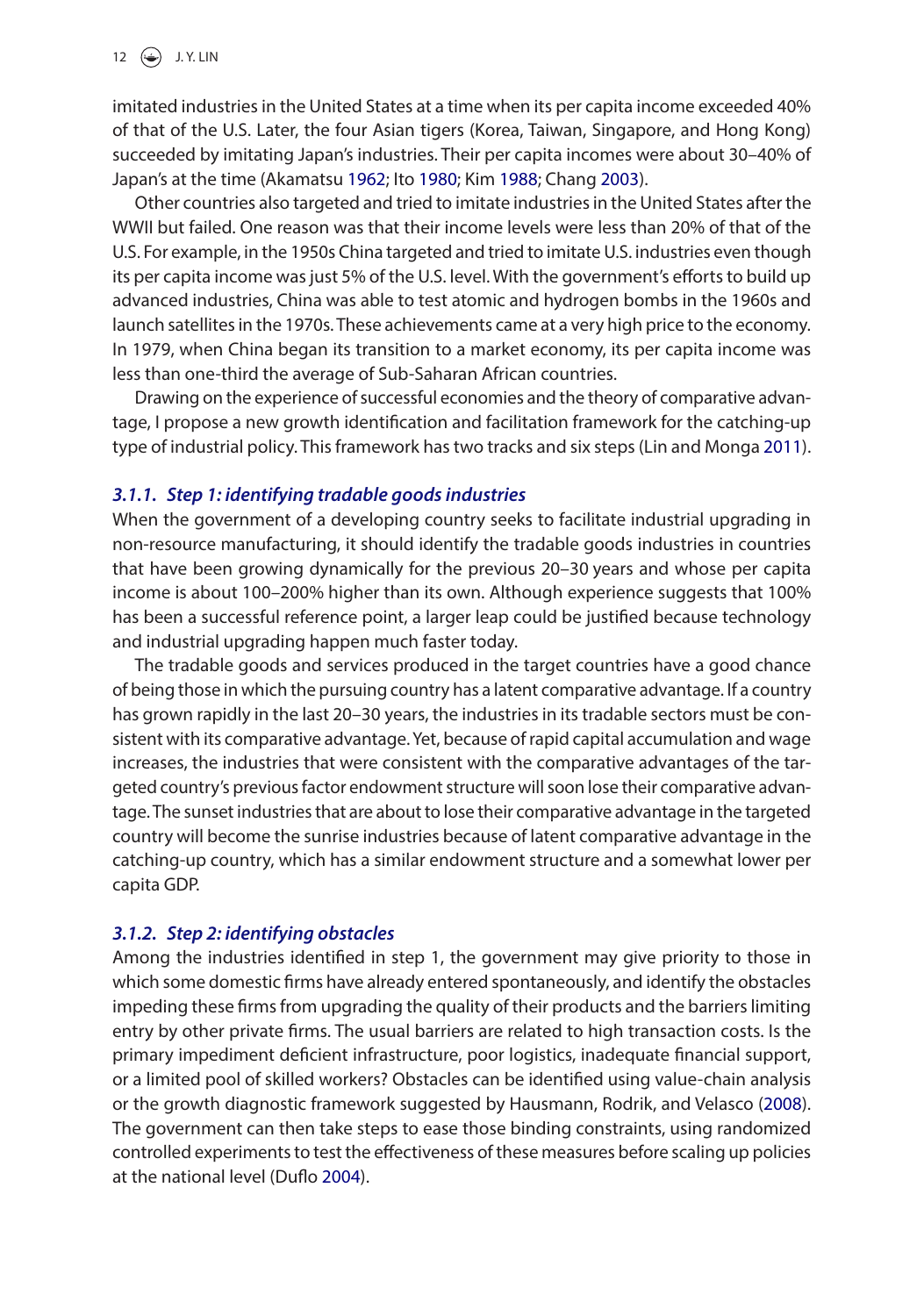# *3.1.3. Step 3: encouraging firms in other, more advanced economies to relocate to the country trying to catch-up*

Some of the industries identified in Step 1 may be new to the country. The government could adopt measures to encourage firms in the targeted higher income countries to relocate to its country so as to take advantage of lower wages. The government could also establish incubation programs to catalyze the entry of domestic private firms into these industries.

#### *3.1.4. Step 4: paying attention to successful businesses in new industries*

Technology changes fast, which means that there are industries today that did not exist 20 years ago. Some domestic entrepreneurs may discover new profitable opportunities that were not identified in step 1. Consider information services in India in the 1980s. In the beginning, Indian firms outsourcing to U.S. companies used satellite communication, which was extremely expensive. The Indian Government built fiber-optic systems that greatly reduced communication costs, helping Indian information service companies gain a competitive advantage over other companies in the world. When new technology brings new opportunities and domestic private firms have already discovered them, the governments should pay close attention to their success and provide support to scale up those industries. Each country may also have some unique endowments. If entrepreneurs in the country discover opportunities to use such endowments profitably, the government may also provide support to scale up those opportunities to become competitive industries.

# *3.1.5. Step 5: using special economic zones to attract domestic and foreign companies*

In developing countries with poor infrastructure and an unfriendly business environment, budget and capacity constraints prevent governments from making necessary improvements to benefit every industry in all locations of the country within a reasonable timeframe. Instead, the government can use industrial parks, export processing zones, or special economic zones to attract private domestic and foreign firms to invest in the targeted industries. Improvements in infrastructure and the business environment within these special areas can reduce transaction costs and facilitate the development of industries with latent comparative advantage. The special economic areas also have the advantage of encouraging industrial clustering, which can lower logistical costs.

#### *3.1.6. Step 6: compensating pioneering firms for the externalities they generate*

The government may provide limited incentives to pioneering domestic or foreign firms that invest in industries identified in steps 1 and 4 to compensate them for the public knowledge created by their investments. The incentives should be limited in time and budget allocations because the targeted industries should have a latent comparative advantage that enables them to become competitive in domestic and foreign markets once transaction costs fall. The incentives may be in the form of a corporate income tax holiday for a limited number of years, priority access to credit (in countries with financial repression), or priority access to foreign reserves for importing key equipment (in countries with capital controls). To minimize the risk of rent-seeking and political capture, the incentives should not be in the form of monopoly rent, high tariffs, or other distortions. The government may reward the firms that discovered successful new industries by themselves (see step 4 above) with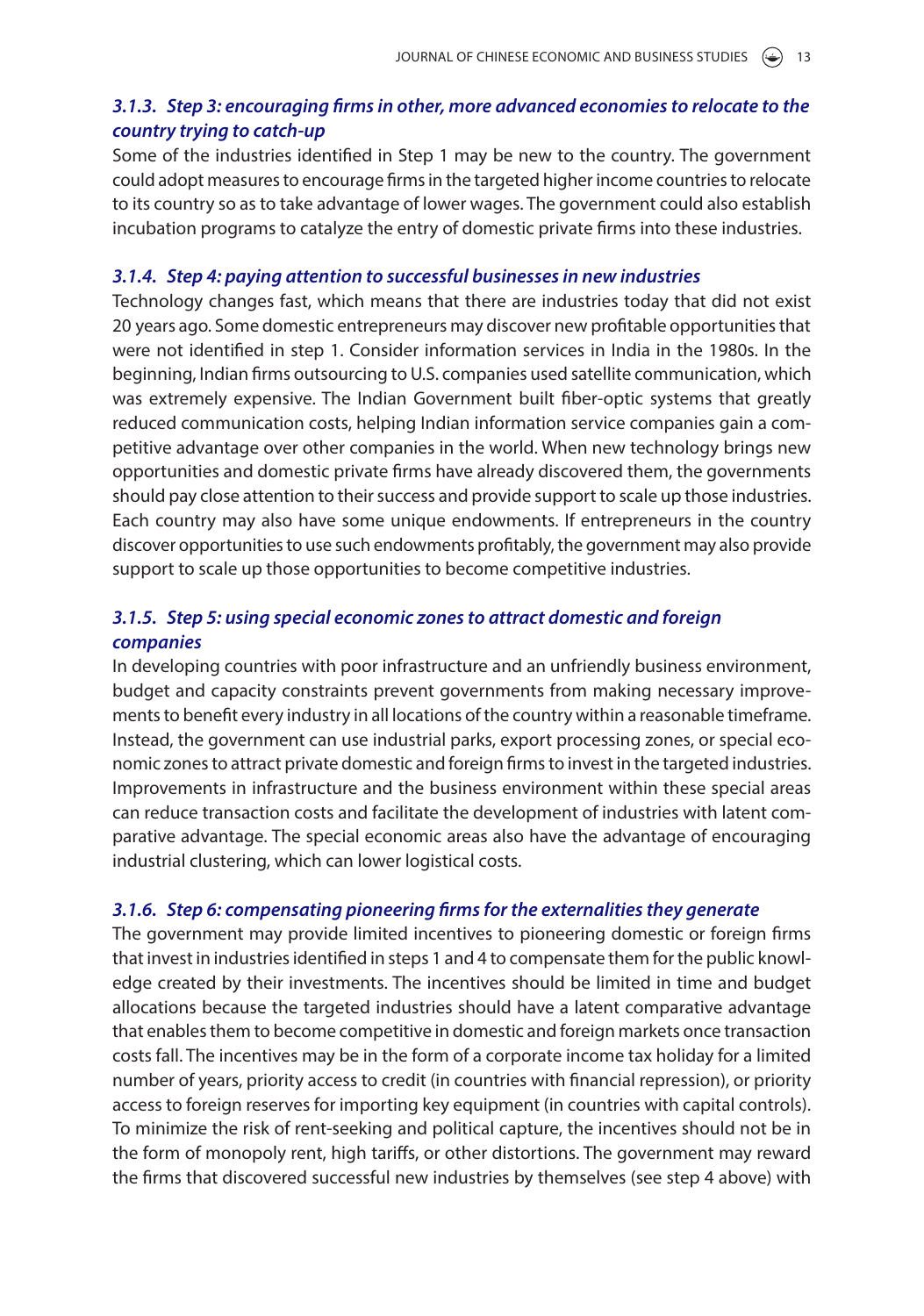a prize or other forms of special recognition for their contributions to economic development.

This kind of compensation for externalities differs from the protections and subsidies of the old import substitution strategy that aimed to help nonviable firms in priority industries stay in business. Under this new framework, the firms encouraged have low factor costs of production and are viable in the market, so their profitability can be ensured by improving their management once soft and hard infrastructure are enhanced and transaction costs lowered.

# *3.2. Type II: leading edge industries*

When a country reaches the middle-income stage, some of its industries may enter into areas which high-income countries have exited due to limited value-added (from these high-income countries' viewpoint). In such cases, the former country becomes the highest income country in the industry worldwide and it possesses leading edge technology. One example is household appliances – such as color TVs, refrigerators, microwave ovens, and other electronic white goods – in China. For the country to maintain leadership and competitiveness in these industries, it is necessary that the firms in these industries engage in indigenous R&D for new technologies and products.

Two different kinds of activities are involved in indigenous R&D: the development of new products and new technologies, and delivering the breakthroughs in the basic science needed for the new technologies and products. A firm can be rewarded by a patent if its efforts to develop a new product or technology are successful. Therefore, the development of new products and technology should be the firm's responsibility. However, research in basic science requires large capital inputs and is very risky, while its outputs are typically in the form of academic papers, which are public goods. Individual firms may be reluctant to do basic research.

<span id="page-10-0"></span>In advanced countries such as the U.S., most of the industries are leading-edge industries worldwide. The basic research related to those industries is mainly carried out by either universities or research institutions, funded by the National Science Foundation, the National Institutes of Health, the Defense Department, and other government sources (Mazzucato [2013](#page-14-24)). Similarly, basic research in other advanced economies like Japan and some European countries is also carried out by government-funded institutions. All these facts suggest that, in order to maintain global competitiveness and leadership in its leading-edge industries, a middle-income country should adopt a similar approach to support the basic research required to catalyze the innovation of new technologies and products. The government should also strengthen the protection of intellectual property rights.

To be more specific, governments of middle-income countries can promote the development of new products and technologies by using fiscal allocations to set up research funds to support research institutions in related fields or to encourage cooperation between research institutions and firms in the industries. The governments can also financially support firms in the industry to set up joint research platforms, which can be used to tackle common technical bottlenecks. Firms may develop new products or technology separately, based on breakthroughs in the common technology. Lastly, the government can use procurement to help firms rapidly scale up production so as to reduce unit costs and increase international competitiveness.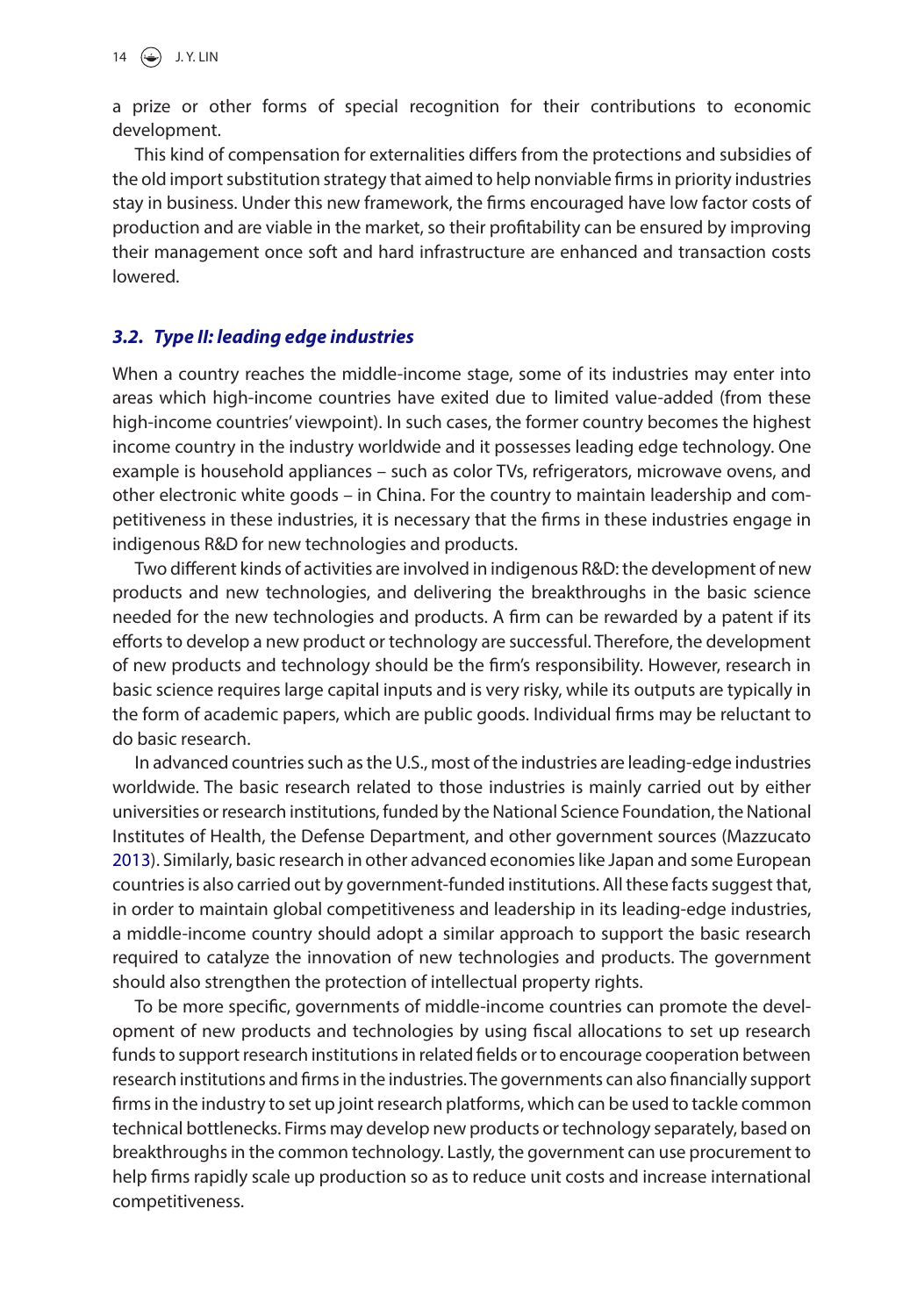In order to expand the market globally, it is essential for firms in the relevant industries to establish worldwide networks for sales, processing of products, and after-sale services. The government may help firms in these types of industries go abroad by providing personnel training, legal service, and consular protection.

# *3.3. Type III: comparative advantage-losing industries*

For labor-intensive industries, wage is one of the most important components of the cost of production. In a rapidly growing developing country, such as China, wages will rise very quickly. Labor-intensive industries will turn from the country's comparative advantages to its sunset industries. In the face of such change, some of the firms in the labor-intensive export processing industries may upgrade to the two ends of a 'smile curve' where the added-value is higher, such as branding, R&D, quality control, marketing, sales, etc. However, for most firms the way out is to relocate their production to countries with lower wages, as the textile, garments, and electronic firms in Japan did in the 1960s and firms in similar industries in the Four Asian Tigers did in the 1980s. Relocating allows the firms to put their tacit knowledge in technology, management and marketing to continual use and it also changes these firms' production from the country's GDP to the country's gross national product. Moreover, the overseas success of these firms can speed up the industrial upgrading in their home country by releasing resources for new industries and generating demand for intermediate parts or machineries used in the labor-intensive industries, which are in general more capital/ technology intensive and of higher added value.

Most of the labor-intensive export processing firms are clustered. The government may use two types of policies to help these firms. The first one provides training on design, R&D and marketing which can help some firms move up to the two ends of a 'smile curve.' The second policy facilitates processing firms going abroad. Specific measures include offering information on host countries and training personnel needed for overseas operations, or establishing export processing zones together with the host governments so as to provide adequate infrastructure and business environments for the firms. Examples of export processing zones include Singapore's Industrial Park in Suzhou, China.

# *3.4. Type IV: 'Corner overtaking' industries*

<span id="page-11-0"></span>The coming of the information age creates opportunities for a developing country to compete directly with developed countries in certain industries, such as software and mobile devices, where innovations rely mainly on human capital and where the innovation cycle is relatively short (Lee [2013](#page-14-25)). The innovation of a new medicine may take decades and will require billions of dollars, whereas the design of a piece of software or a mobile phone may take only a few months and be accomplished by a small team of engineers. Since the required capital input to support the innovation is relatively small, the disadvantage of a relatively capital-scarce developing country in the innovation of such types of products is, compared to a relatively capital-abundant developed country, not insurmountable. Such industries provide a developing country with the opportunity to overtake developed countries on a corner. The government in a developing country can facilitate the development of such industries by investing in the education of related human capital, setting up incubators, reinforcing the protection of property rights, encouraging venture capital, providing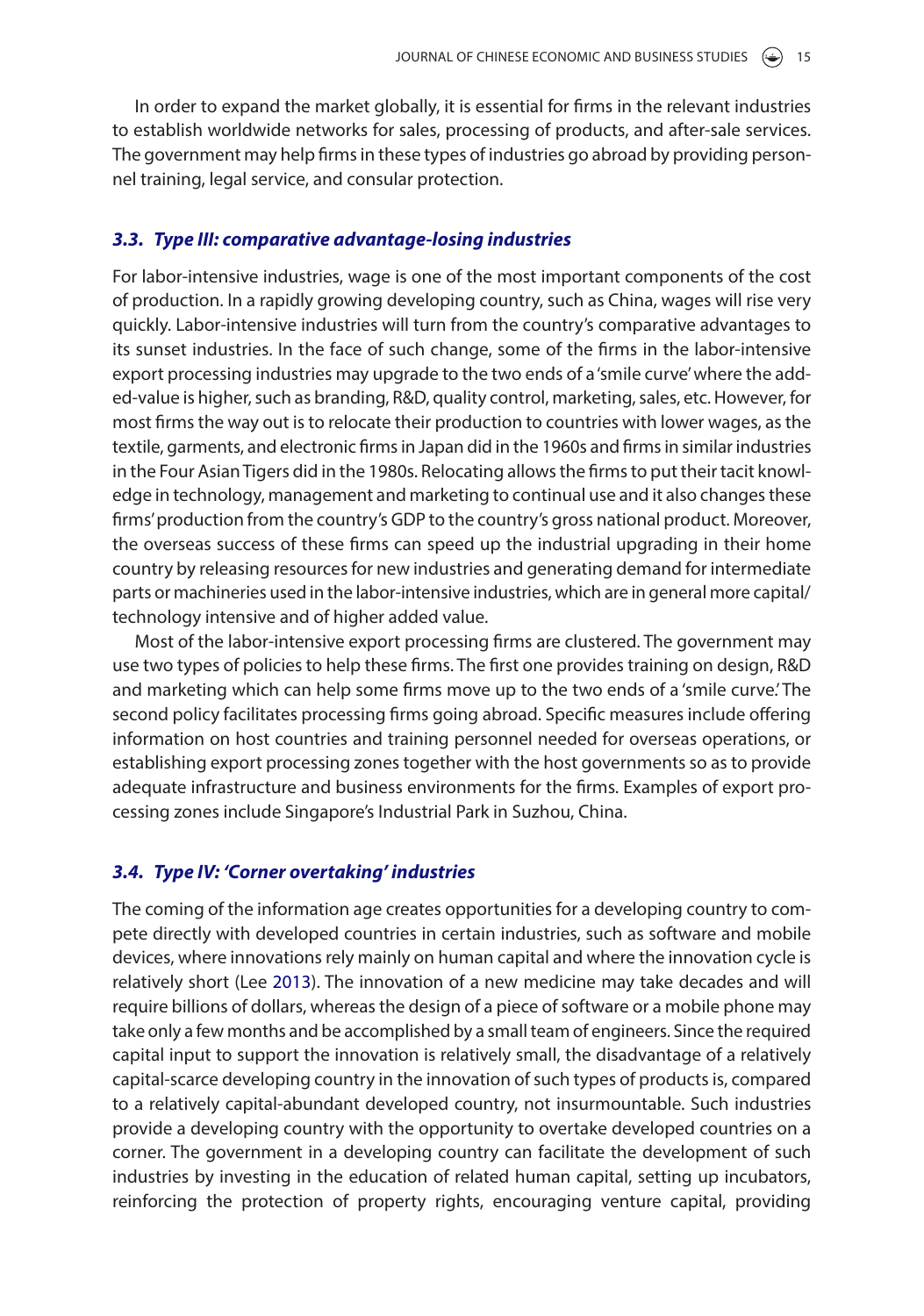preferential taxes, facilitating start-ups run by creative talents at home and abroad, and using government procurement to support the production of new products.

# *3.5. Type V: strategic industries*

Every country needs national defense. National defense industries are usually characterized by high capital-intensity, long R&D cycles, and large-scale economies. In general, such industries are not compatible with a country's comparative advantages, and especially so in the case of developing countries. However, some of those industries may be essential for national defense and the country needs to own them domestically. Firms in such industries will not be viable in an open, competitive market. Subsidies and protections from government are indispensable. The structuralist perspective discussed in section 1 of this chapter proposed the use of distortions in factor prices and of market monopolies as means of subsidies/ protection for comparative advantage-defying advanced industries. A better approach is to subsidize these firms directly by R&D grants or indirectly through procurement of products. This is similar to the practices in the U.S. and other advanced countries. In a developing country, the government's fiscal capacity to subsidize strategic industries is limited. Therefore, the choice of strategic industries should be very selective and their number should remain small. In effect, only those industries essential for national defense with a large externality to civil industries should be chosen.

# **4. Concluding remarks**

This chapter reviewed the evolution of development economics since its formation in the wake of the WWII and proposed new structural economics as an alternative approach. Every developing country has the potential to grow dynamically and avoid the middle-income trap. However, that can only happen if the government plays an appropriate facilitating role in a market economy by supporting the development of industries connected to the country's latent comparative advantages.

Achieving such a result will require a change in mindset. In the first two waves of development thinking, economists used high-income countries as the reference. They examined what those countries had (capital-intensive industries) and what they could do well (well-functioning market) and recommended that developing countries follow suit. New structural economics turns this model upside down. It recommends that developing countries look at what they have at the present time (their endowments) and at what they can do well based on what they have (their comparative advantages) and create conditions to scale up what they can do well. Governments should compensate for the externalities generated by the first movers to the industries in which the country has latent comparative advantages, and coordinate or provide improvements in hard/soft infrastructure to reduce transaction costs so that the industries in question become the nation's competitive advantages and, thus, profitable. Competitiveness will create the foundation for sustained growth, income generation, poverty reduction, and fast upgrading of endowment/industrial structure leading to catch-up with high-income countries. I hope that the industrial policies for the five types of industries discussed in this paper will help governments in middle-income countries to tap their growth potentials, achieve development success, and become high-income countries.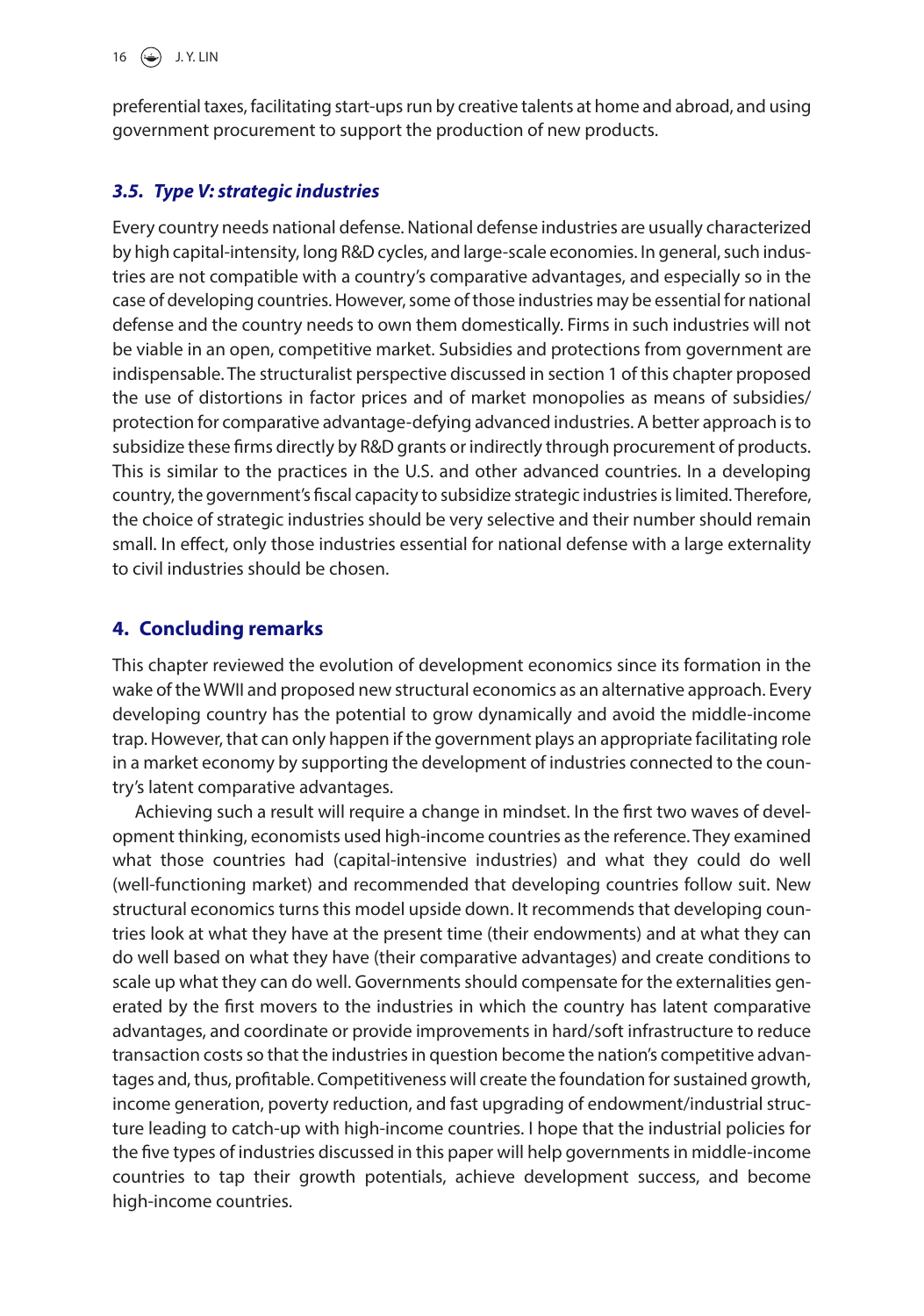#### **Note**

<span id="page-13-9"></span>1. By convention, the name for such studies should be 'structural economics.' The 'new' is added to distinguish it from structuralism. This practice has precedents in modern economics. For example, Douglass North, who used the neoclassical approach to study institutions in the 1960s, referred to it as 'new institutional economics' to distinguish it from the 'institutional school,' which flourished in the United States in the early twentieth century.

#### **Disclosure statement**

No potential conflict of interest was reported by the author.

# **Notes on contributor**

*Justin Yifu Lin* is a professor and director, Center for New Structural Economics; dean, Institute of South-South Cooperation and Development; and an honorary dean, National School of Development at Peking University. His main research areas are development, transition, and agriculture.

# **References**

- <span id="page-13-0"></span>Agenor, P. R., O. Canuto, and M. Jelenic. [2012.](#page-1-1) "Avoiding Middle-income Growth Traps." *Economic Premise* 98: 1–7.
- <span id="page-13-11"></span>Aghion, P. [2009](#page-5-0). *Some Thoughts on Industrial Policy and Growth*. Document de Travail 2009–09, Observatoire Français des conjonctures économiques, Sciences Po, Paris. Accessed August 14, 2016. <http://www.ofce.sciences-po.fr/pdf/dtravail/WP2009-09.pdf>
- <span id="page-13-14"></span>Akamatsu, K. [1962.](#page-8-0) "A Historical Pattern of Economic Growth in Developing Countries." *The Developing Economies* 1 (1): 3–25.
- <span id="page-13-7"></span>Amsden, A. H. [1989](#page-3-0). *Asia's Next Giant*. Oxford: Oxford University Press.
- <span id="page-13-2"></span>Arndt, H. W. [1985.](#page-2-0) "The Origins of Structuralism." *World Development* 13 (2): 151–159.
- <span id="page-13-4"></span>Cardoso, E., and A. Helwege. [1995](#page-3-1). *Latin America's Economy*. Cambridge, MA: MIT Press.
- <span id="page-13-8"></span>Chang, H.-J. [2003](#page-3-2). *Kicking Away the Ladder: Development Strategy in Historical Perspective*. London: Anthem Press.
- <span id="page-13-3"></span>Chenery, H. B. [1961.](#page-3-3) "Comparative Advantage and Development Policy." *American Economic Review* 51 (1): 18–51.
- <span id="page-13-18"></span>Duflo, E. [2004.](#page-8-1) "Scaling up and Evaluation." In *Annual World Bank Conference on Development Economics 2004*, edited by F. Bourguignon and B. Pleskovic, 341–349. Washington, DC: World Bank.
- <span id="page-13-6"></span>Easterly, W. [2001](#page-3-4). *The Elusive Quest for Growth: Economists' Adventures and Misadventures in the Tropics*. Cambridge, MA: MIT Press.
- <span id="page-13-5"></span>Easterly, W., N. Loayza, and P. J. Montiel. [1997.](#page-3-5) *"Has Latin America's Post-reform Growth been Disappointing?" World Bank Policy Research Paper 1708*. Washington, DC: World Bank.
- <span id="page-13-13"></span>Gerschenkron, A. [1962](#page-7-0). *Economic Backwardness in Historical Perspective: A Book of Essays*. Cambridge, MA: Belknap Press of Harvard University Press.
- <span id="page-13-1"></span>Harrison, A., and A. Rodríguez-Clare. [2010](#page-2-1). "Trade, Foreign Investment, and Industrial Policy for Developing Countries." In *Handbook of Economic Growth*, vol. 5, edited by D. Rodrik, 4039–4213. Amsterdam: North-Holland.
- <span id="page-13-12"></span>Hausmann, R., and D. Rodrik. [2003.](#page-5-1) "Economic Development as Self-discovery." *Journal of Development Economics* 72 (2): 603–633.
- <span id="page-13-17"></span>Hausmann, R., D. Rodrik, and A. Velasco. [2008](#page-8-2). "Growth Diagnostics." In *The Washington Consensus Reconsidered: Towards a New Global Governance*, edited by N. Serra and J. Stiglitz, 324–354. Oxford: Oxford University Press.
- <span id="page-13-15"></span>Ito, T. [1980.](#page-8-3) "Disequilibrium Growth Theory." *Journal of Economic Theory* 23 (3): 380–409.
- <span id="page-13-10"></span>Ju, J., J. Y. Lin, and Y. Wang. [2015](#page-4-0). "Endowment Structures, Industrial Dynamics, and Economic Growth." *Journal of Monetary Economics* 76: 244–263.
- <span id="page-13-16"></span>Kim, Y. H. [1988.](#page-8-4) *Higashi Ajia Kogyoka to Sekai Shihonshugi* [Industrialisation of East Asia and the World Capitalism]. Tokyo: Toyo Keizai Shimpo-sha.